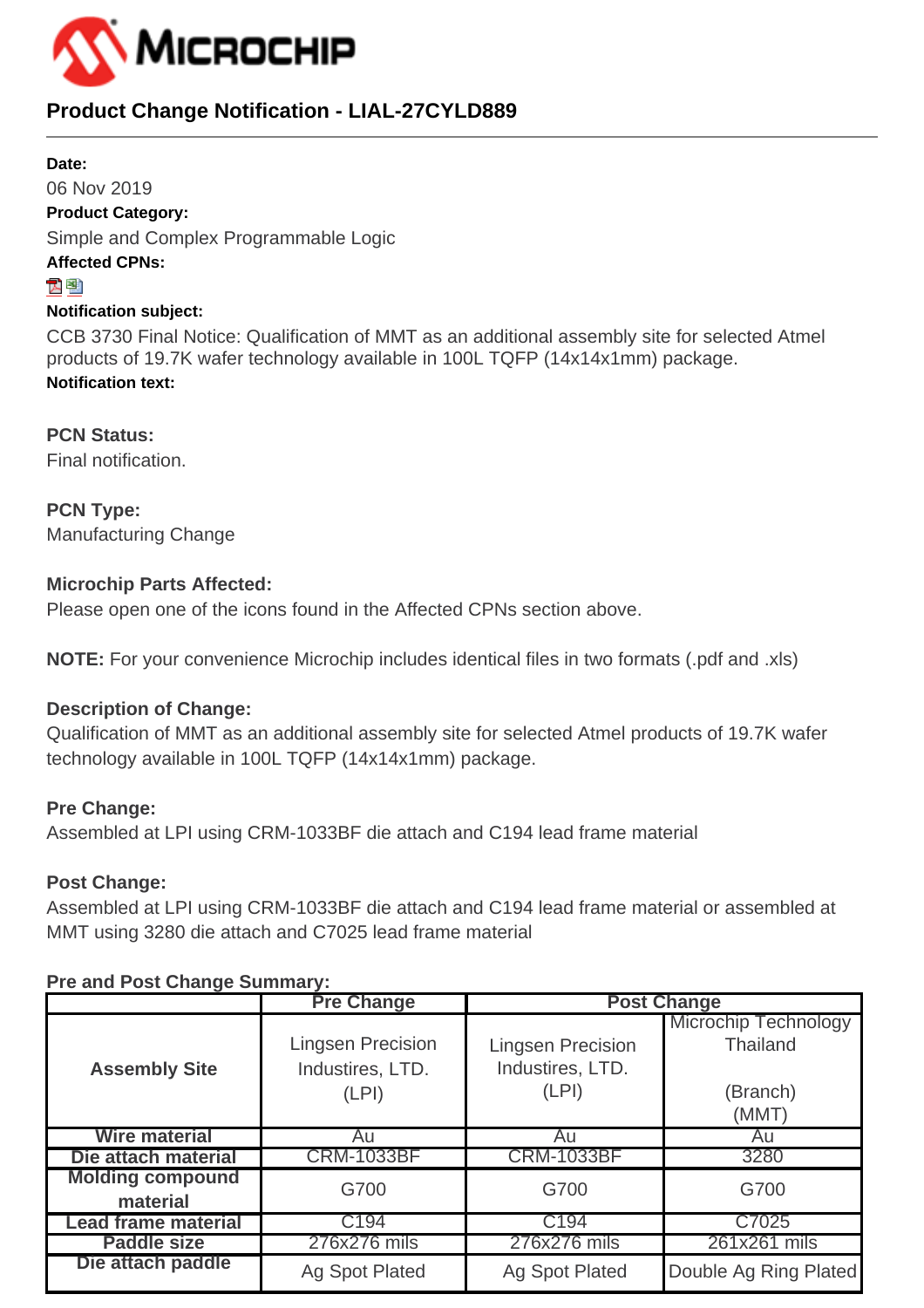

#### **Impacts to Data Sheet:** None

**Change Impact:**

None

#### **Reason for Change:**

To improve on-time delivery performance by qualifying MMT as an additional assembly site.

#### **Change Implementation Status:**

In Progress

# **Estimated First Ship Date: December 6, 2019 (date code: 1949)**

NOTE: Please be advised that after the estimated first ship date customers may receive pre and post change parts.

#### **Time Table Summary:**

|                             | <b>March 2019</b> |  |  |  |  | November 2019 |  |    |      | December 2019 |    |    |    |    |                 |
|-----------------------------|-------------------|--|--|--|--|---------------|--|----|------|---------------|----|----|----|----|-----------------|
| Workweek 09                 |                   |  |  |  |  | -->           |  | 45 | 46 I |               | 48 | 49 | 50 | 51 | $\overline{52}$ |
| Initial PCN Issue Date X    |                   |  |  |  |  |               |  |    |      |               |    |    |    |    |                 |
| <b>Qual Report</b>          |                   |  |  |  |  |               |  |    |      |               |    |    |    |    |                 |
| Availability                |                   |  |  |  |  |               |  |    |      |               |    |    |    |    |                 |
| <b>Final PCN Issue Date</b> |                   |  |  |  |  |               |  |    |      |               |    |    |    |    |                 |
| <b>Estimated</b>            |                   |  |  |  |  |               |  |    |      |               |    |    |    |    |                 |
| <b>Implementation Date</b>  |                   |  |  |  |  |               |  |    |      |               |    |    |    |    |                 |

# **Method to Identify Change:**

Traceability code.

# **Qualification Report:**

Please open the attachments included with this PCN labeled as PCN # Qual Report

# **Revision History:**

**March 04, 2019:** Issued initial notification.

**November 6, 2019:** Issued final notification. Attached the qualification report. Corrected the year of the initial PCN issuance from 2018 to 2019. Provided estimated first ship date to be on December 6, 2019.

The change described in this PCN does not alter Microchip's current regulatory compliance regarding the material content of the applicable product

#### **Attachment(s):**

[PCN\\_LIAL-27CYLD889\\_QUAL REPORT.pdf](https://www.microchip.com/mymicrochip/NotificationDetails.aspx?id=13372&file=PCN_LIAL-27CYLD889_QUAL REPORT.pdf)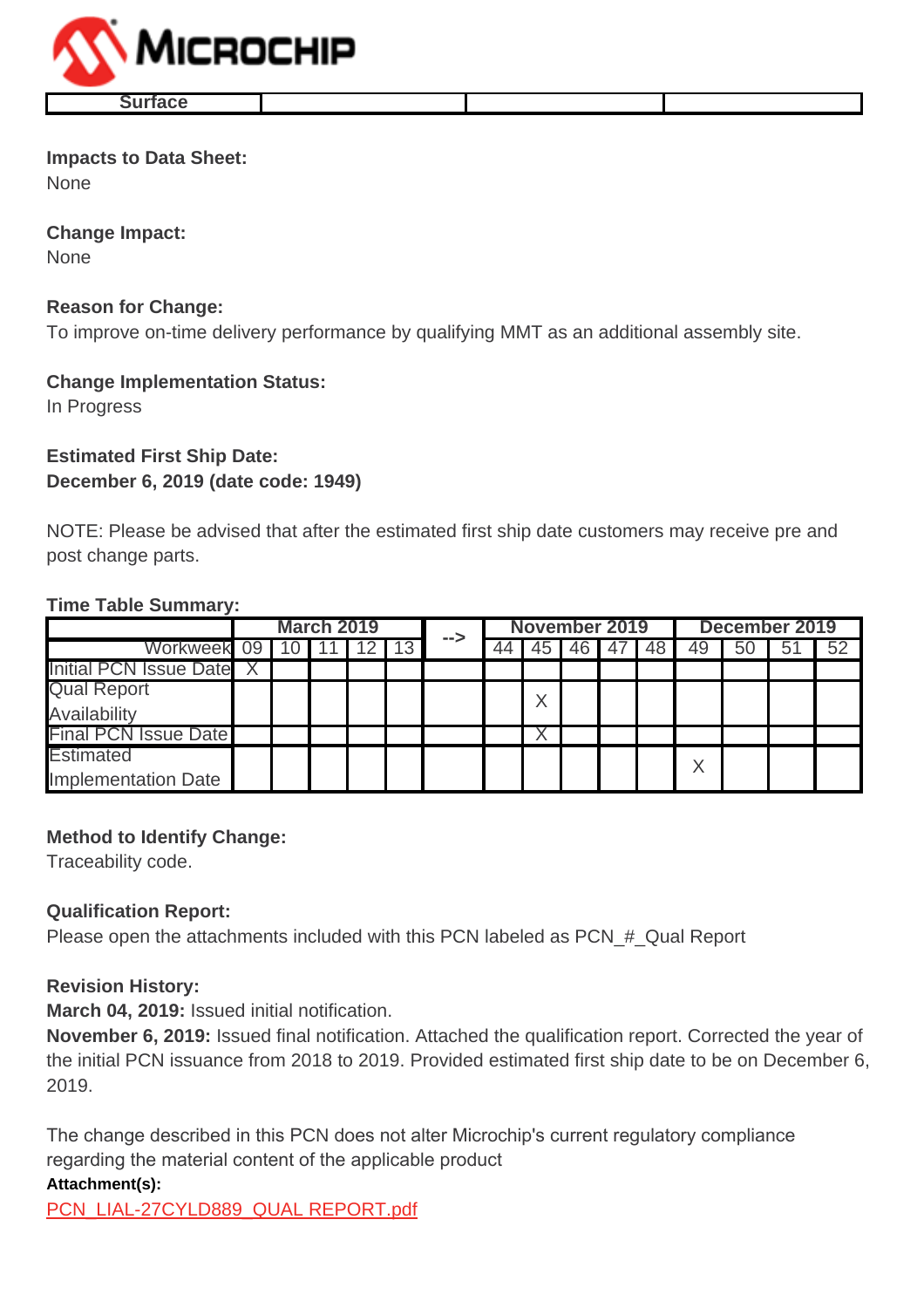

Please contact your local **[Microchip sales office](http://www.microchip.com/distributors/SalesHome.aspx)** with questions or concerns regarding this notification.

# **Terms and Conditions:**

If you wish to receive Microchip PCNs via email please register for our PCN email service at our [PCN home page](http://www.microchip.com/pcn) select register then fill in the required fields. You will find instructions about registering for Microchips PCN email service in the [PCN FAQ](http://www.microchip.com/pcn/faqs) section.

If you wish to change your PCN profile, including opt out, please go to the [PCN home page](http://www.microchip.com/pcn) select login and sign into your myMicrochip account. Select a profile option from the left navigation bar and make the applicable selections.